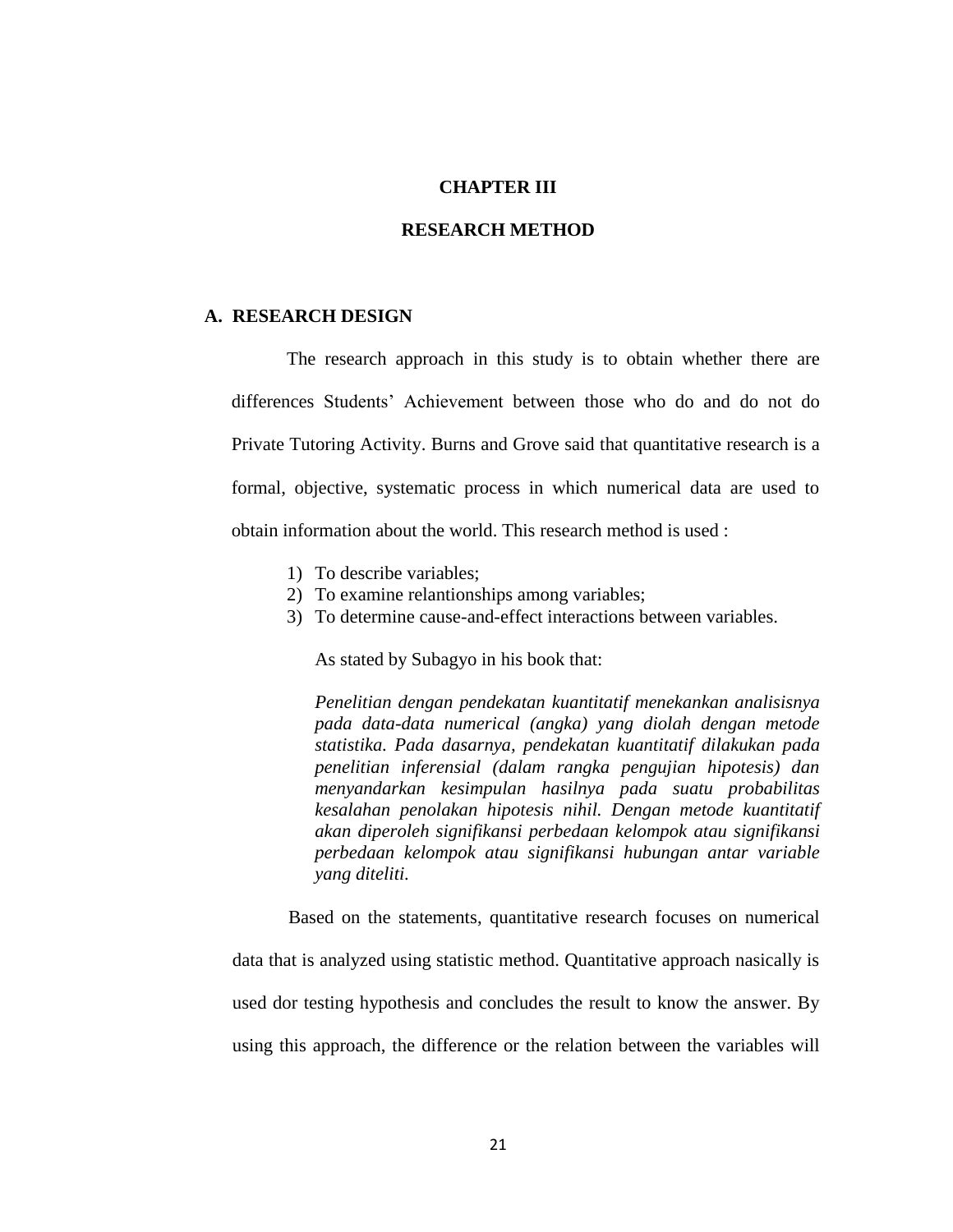be gotten. In doing so, the writer intends to use quantitative research to complete this study.

#### **B. RESEARCH SETTING**

The research takes place at DEPARTMENT OF ENGLISH EDUCATION FACULTY AND TEACHERS TRAINING ANTASARI STATE INSTITUTE OR ISLAMIC STUDIES BANJARMASIN South Kalimantan.

## **C. POPULATION AND SAMPLE**

1. Population

The population in this study are the fifth semester students of English Department of IAIN Antasari Banjarmasin academic year 2013/2014.

2. Sample

The sample in this study are the fifth semester students have been and not have been teaching Private Tutoring Activity of English Department of IAIN Antasari Banjarmasin academic year 2013/2014.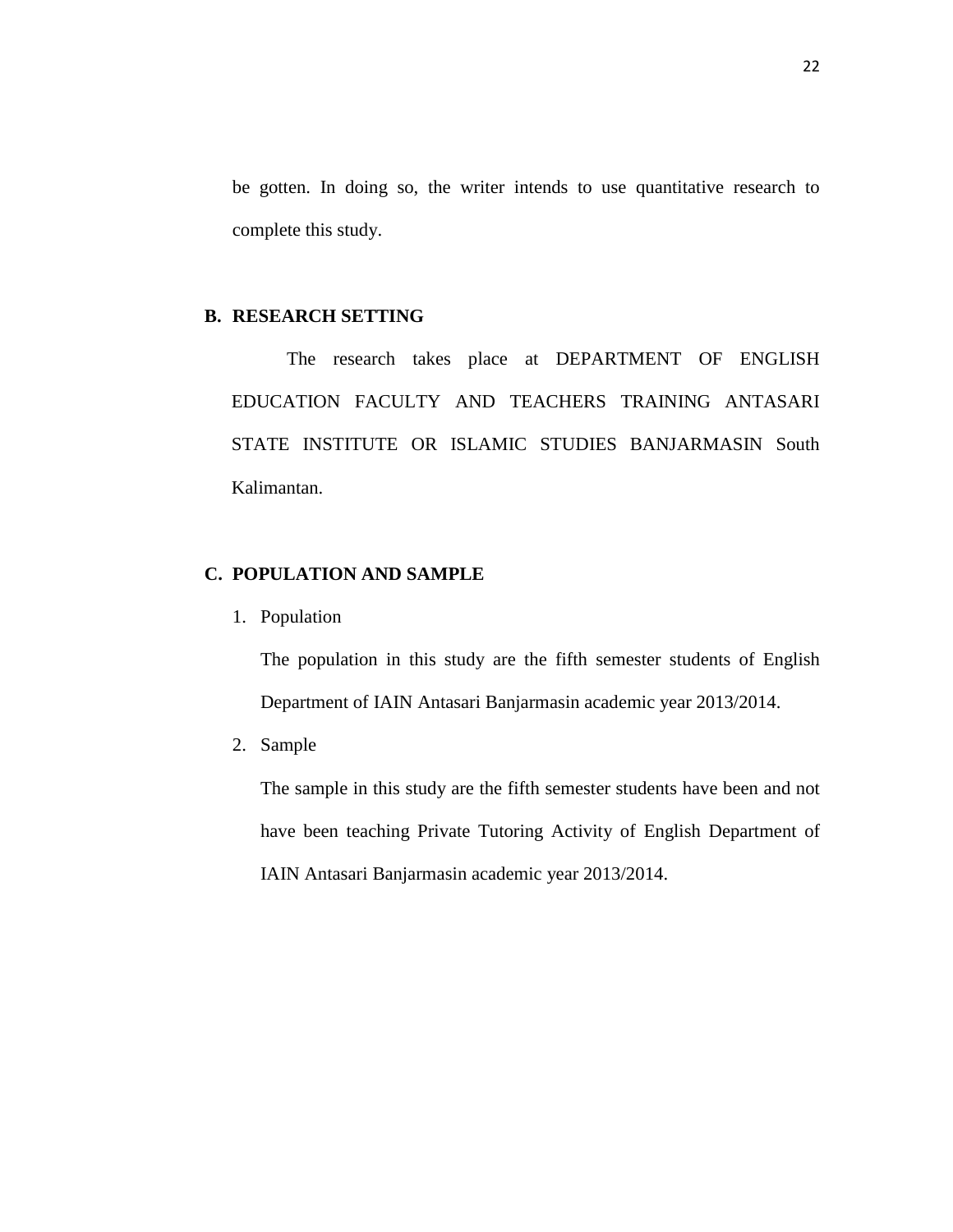# **D. DATA AND SOURCE OF DATA**

## **1. Data**

Data is one component of the study, with no data means that there will be no research. The data from the study are:

- 1) Primary Data including data regarding English education student who teaches private tutoring and academic achievement obtained.
- 2) Secondary Data in the form of data on the history of the establishment as well as the ins and outs of English Education and Teaching Faculty Tarbiyah Banjarmasin IAIN Antasari.

## **2. Source of Data**

Source data from this research is obtained from:

- 1) Respondents
- 2) The Informant
- 3) Documents

### **E. DATA COLLECTION PROCEDURE**

This research applies three techniques in undertaking data collection Procedure.

1. Questionnaire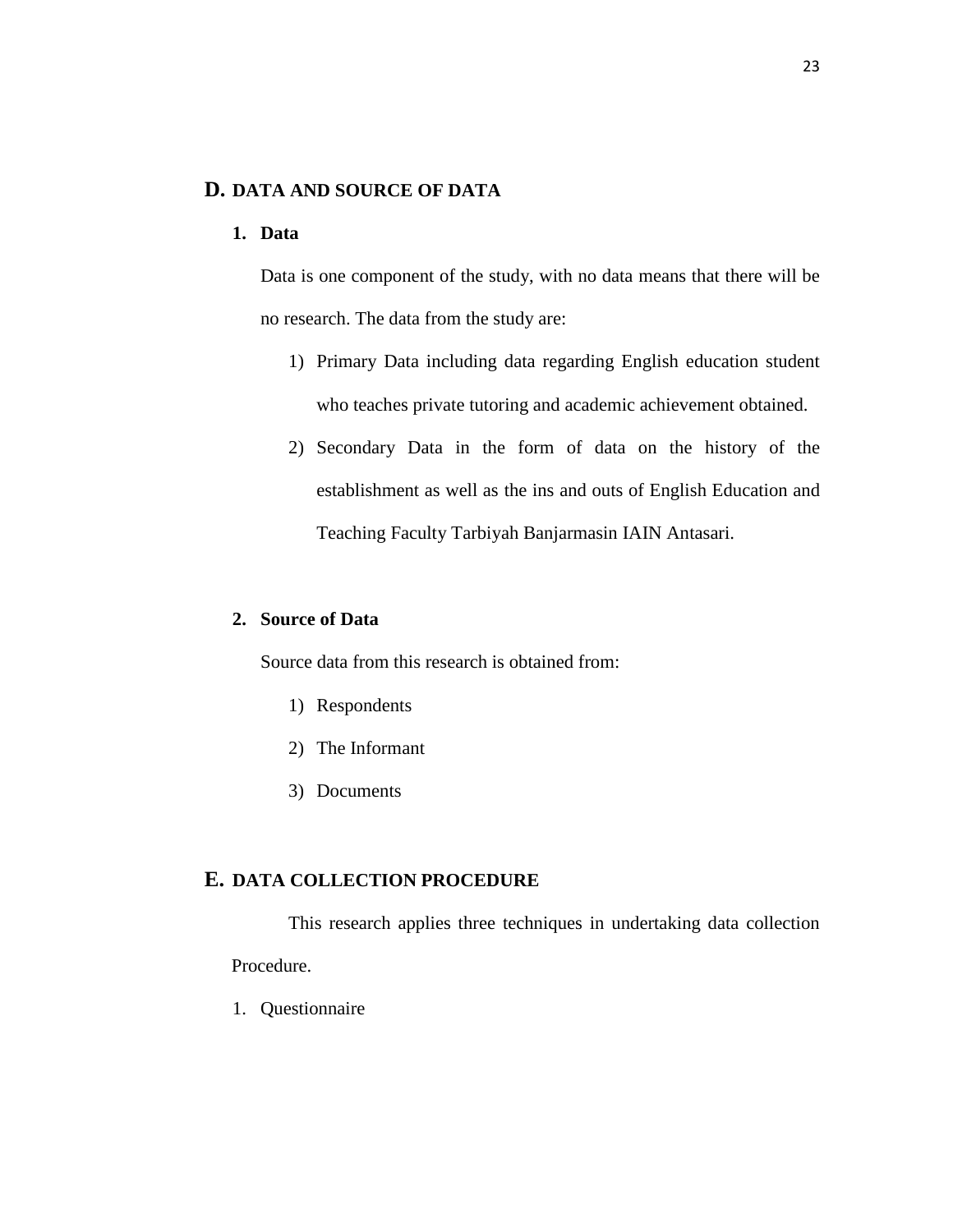The technique is used in this research is questionnaire as instrument of data collection. Collecting data with this technique is done to obtain data on the independent variables, namely the influence of private tutoring teaching activities.

2. Documentary

This documentation is intended that this study is really no concrete evidence of a general picture of the activities of teaching private lessons to students' academic achievement of English Department.

The collection of data by technical documentation done by recording the data relating to the cases studied. Collecting data with this technique is done to collect data dependent variable, namely the students' academic achievement of English Education and Teaching Faculty Tarbiyah Banjarmasin IAIN Antasari.

## **F. DATA ANALYSIS PROCEDURE**

1. Data Processing Techniques

Data obtained from this study treated with the following techniques:

a. Editing

This technique is used to examine all the collected data to make certain whether the data have already completed or not.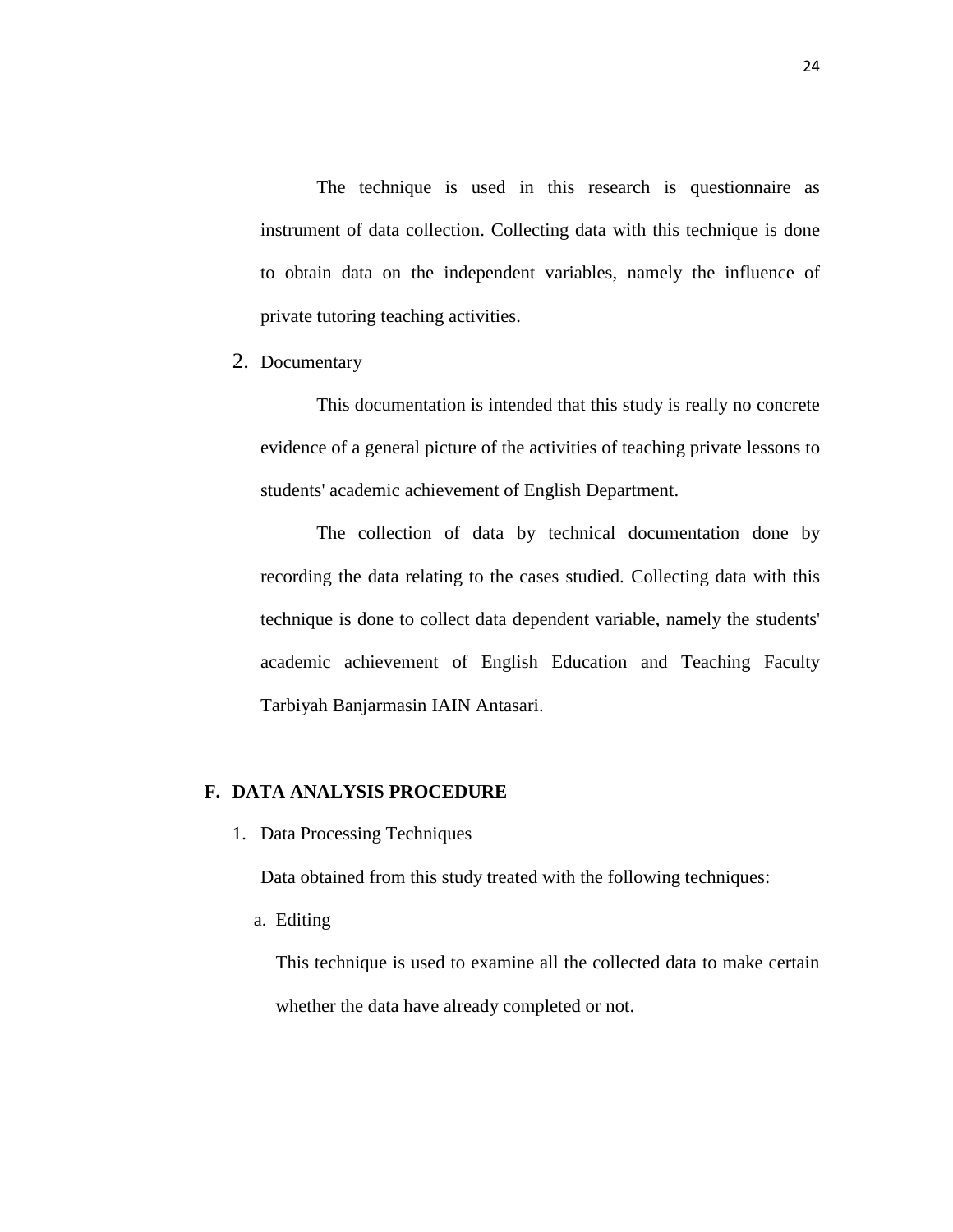b. Coding

The writer classifies the data according to their types by giving particular codes on each respond answers.

c. Tabulating

The writer composes and puts the data into a table and then counts its percentage by using the following formula:

$$
P = \frac{F}{N} \times 100\%
$$

Explanations:

- P : Percentage
- F : The frequency of answer from respondents for each item
- N : Number of respondents
- d. Data Interpretation

To classify which students who do and do not do private tutoring activity, the writer analyzes the questionnaire based on the criteria of students who do private tutoring.

To get the students' academic achievement, the writer analyzes the documents.

## **1. Data Analysis**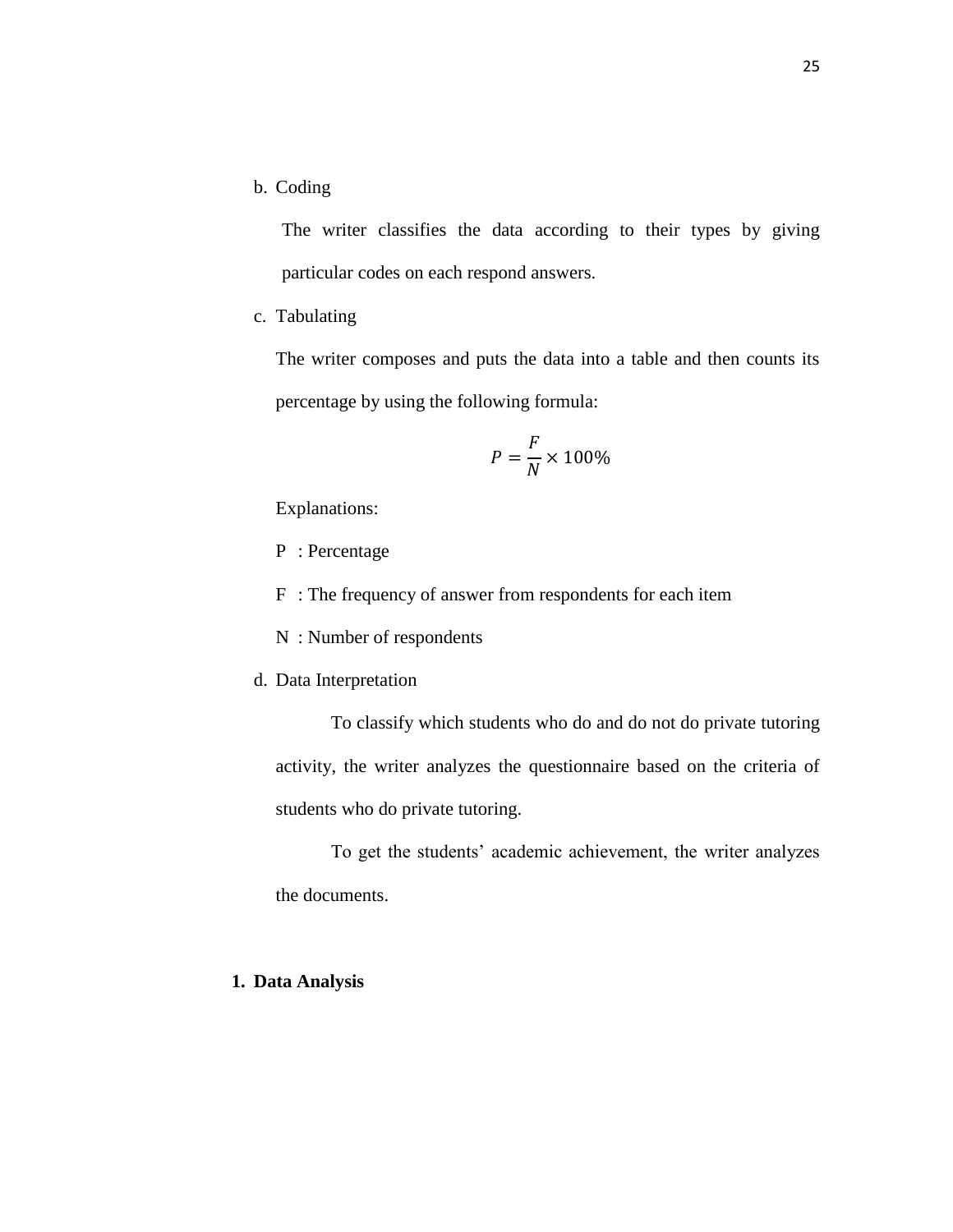All the collected and processed data are then analyzed descriptively and quantitatively. Data analysis in a process by which data simplified into a form can be read and interpreted easily.

After all collected data have been processed, the writer analyses them and makes conclusion by using "t" or "t" test formula (Sudijono, 2005, p.279). There are 7 steps to process the data until the writer gets the answer, including:

- a. After doing the test and each sample has score, the writer counts the mean of each variable by using the following formula:
	- 1) Mean of students who do private tutoring activity

$$
M = \frac{\sum x}{N}
$$

Explanations:

- M : Mean of variable x
- $\sum x$  : Accumulative score of variety
- N : Number of respondents
- 2) Mean of students who do not private tutoring activity

$$
M = \frac{\sum y}{N}
$$

Explanations:

- M : Mean of variable y
- $\sum x$  : Accumulative score of variety
- N : Number of respondents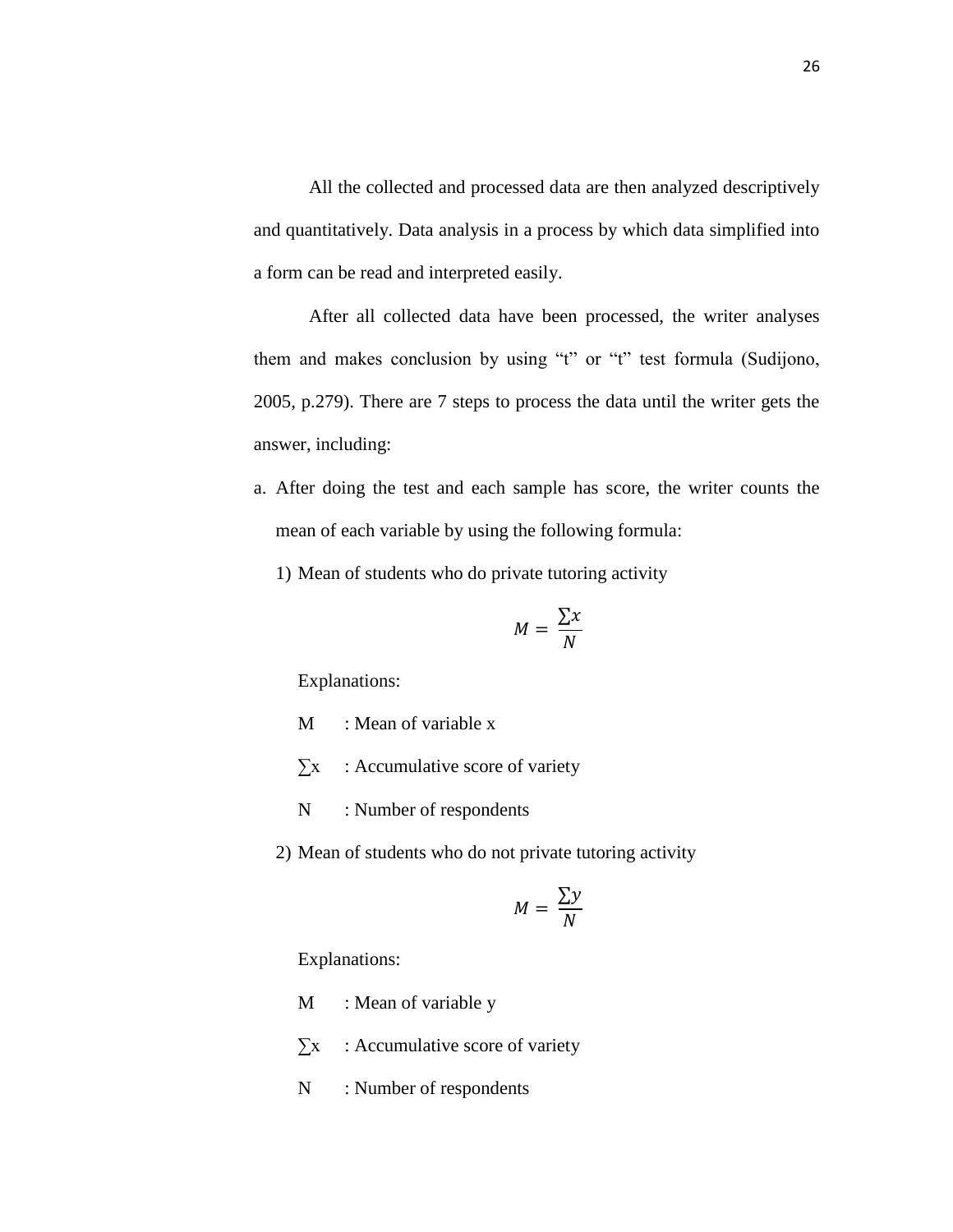- b. The writer count standard deviation of each major by using formula:
	- 1) Standard deviation of students who do private tutoring activity

$$
SD_1 = \sqrt{\frac{\sum x^2}{N}}
$$

Explanations:

- $SD<sub>1</sub>$ : Standard deviation of students who do private tutoring activity
- $\sum x^2$ : Accumulative of the quadrant of deviation of students who do private tutoring activity
- 2) Standard deviation of students who do not private tutoring activity

$$
SD_2 = \sqrt{\frac{\sum y^2}{N}}
$$

Explanations:

- $SD<sub>2</sub>$ : Standard deviation of students who do not private tutoring activity
- $\sum y^2$ : Accumulative of the quadrant of deviation of students who do not do private tutoring activity
- c. The writer counts standard error of mean from each major by using formula:
	- 1) Standard error of mean from students who do private tutoring activity: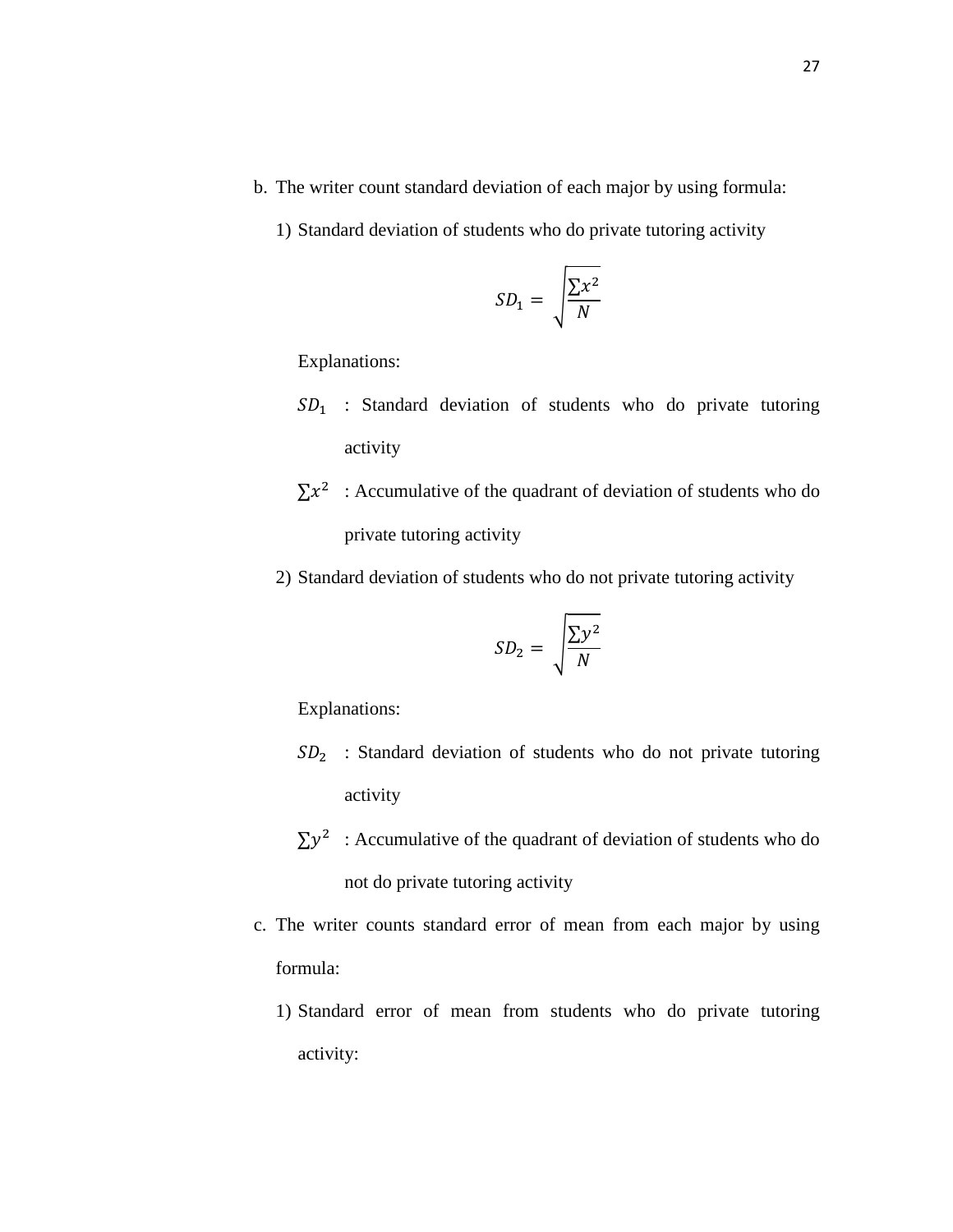$$
SE_{M1} = \frac{SD}{\sqrt{N - 1}}
$$

Explanations:

- $SE_{M1}$  : Standard error of mean from students who do private tutoring activity
- 1 : Value of constant
- 2) Standard error of mean from students who do not private tutoring activity:

$$
SE_{M2} = \frac{SD}{\sqrt{N-1}}
$$

Explanations:

 $SE_{M2}$ : Standard error of mean from students who do not private tutoring activity

- 1 : Value of constant
- d. The writer counts standard error from both samples by using formula:

$$
SE_{M1-M2} = \sqrt{SE_{M1^2}} + \sqrt{SE_{M2^2}}
$$

 $SE_{M1-M2}$  : Standard error for comparative mean of students who do private tutoring activity and not

- $SE_{M1^2}$  : Quadrant result of standard error of mean of students who do private tutoring activity
- $SE_{M2^2}$  : Quadrant result of standard error of mean of students who do not private tutoring activity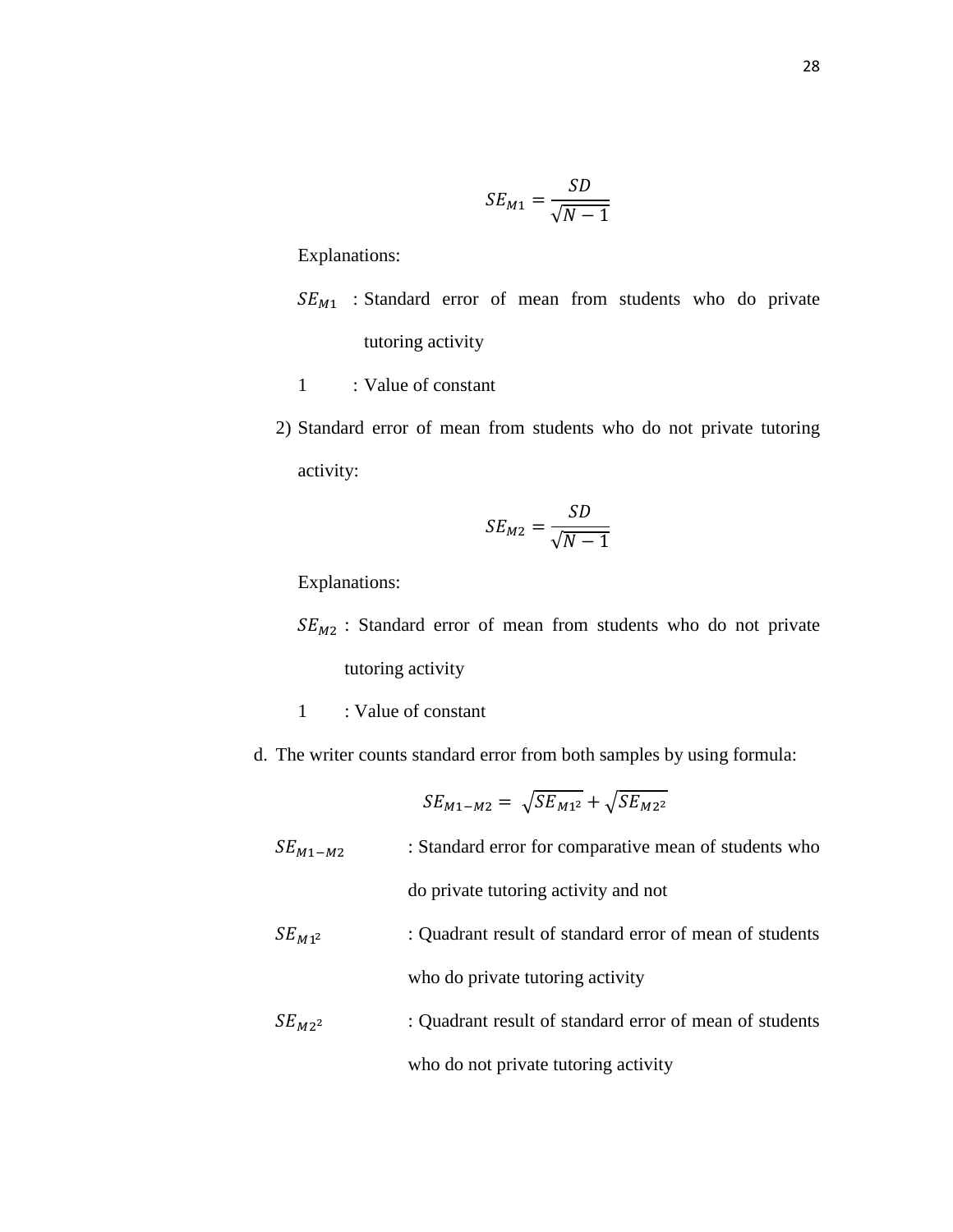e. The writer counts t-test by using formula:

$$
t = \frac{M_1 - M_2}{SE_{M1 - M2}}
$$

Explanations:

| t              | : Tests are being sought                              |
|----------------|-------------------------------------------------------|
| $M_1$          | : Mean of students vocabulary mastery of students who |
|                | do private tutoring activity                          |
| M <sub>2</sub> | : Mean of students vocabulary mastery of students who |
|                | do not do private tutoring activity                   |
| $SE_{M1-M2}$   | : Standard error difference in mean<br>students'      |
|                | vocabulary mastery between students who do and do     |
|                | not do private tutoring activity                      |

- f. Giving interpretation for "t" with consulting t table.
	- Looking for Degree of Freedom

df/db  $= (N1 + N2 - 2)$ 

# *Explanation*

| df/db | : Degree of Freedom                               |
|-------|---------------------------------------------------|
| N1    | :Number of Subject of the Students who do private |
|       | tutoring activity                                 |

- N2 :Number of Subject of the students who do not do private tutoring activity
- 2 :Value of degree of freedom for variables